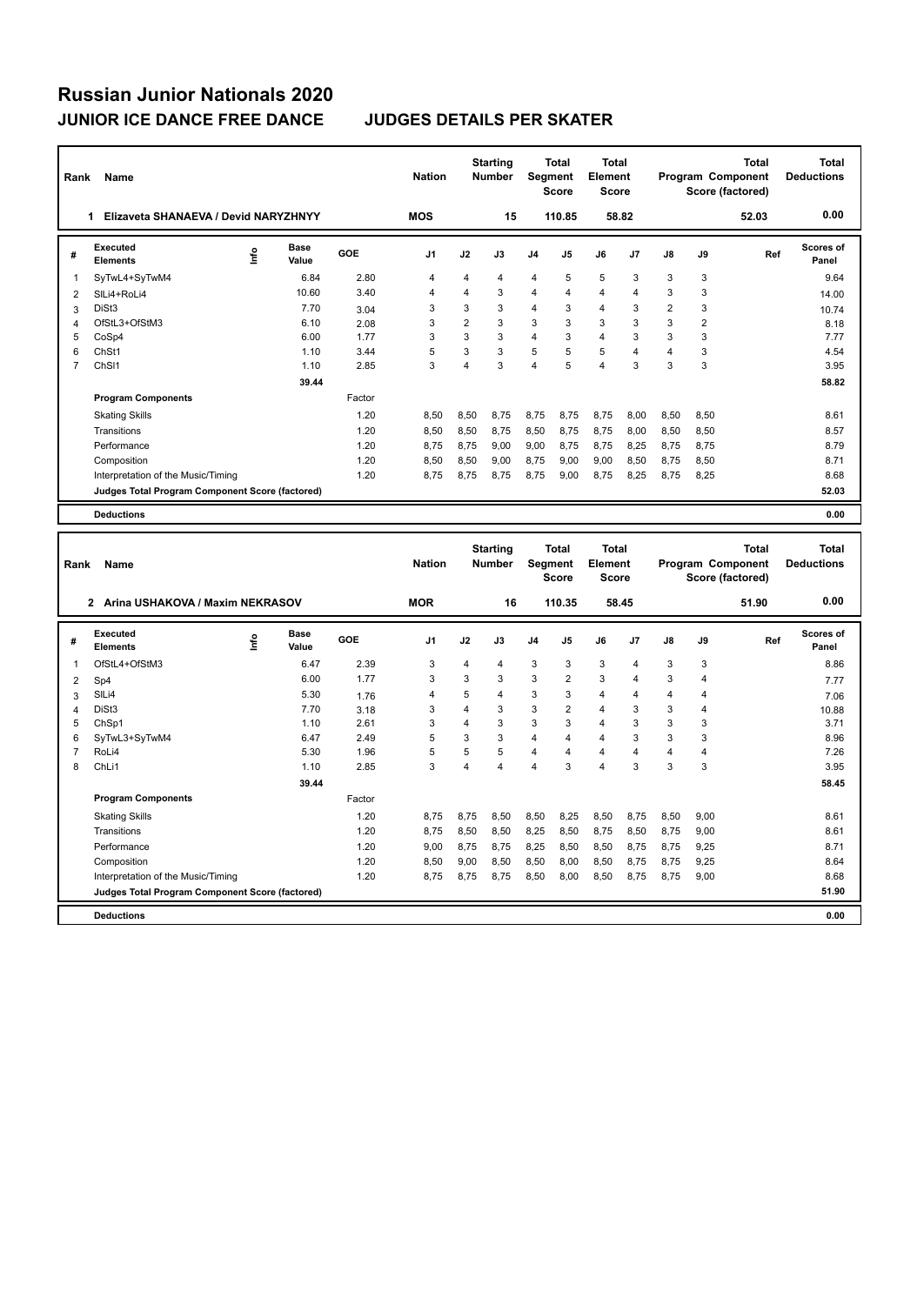| Rank           | Name                                            |    |                      |        | <b>Nation</b>  |                         | <b>Starting</b><br><b>Number</b> | <b>Segment</b>          | <b>Total</b><br>Score | <b>Total</b><br><b>Element</b><br><b>Score</b> |                |                         |                         | <b>Total</b><br>Program Component<br>Score (factored) | <b>Total</b><br><b>Deductions</b> |
|----------------|-------------------------------------------------|----|----------------------|--------|----------------|-------------------------|----------------------------------|-------------------------|-----------------------|------------------------------------------------|----------------|-------------------------|-------------------------|-------------------------------------------------------|-----------------------------------|
|                | Diana DAVIS / Gleb SMOLKIN<br>3                 |    |                      |        | <b>MOR</b>     |                         | 13                               |                         | 110.06                | 58.75                                          |                |                         |                         | 51.31                                                 | 0.00                              |
| #              | <b>Executed</b><br><b>Elements</b>              | ١m | Base<br>Value        | GOE    | J1             | J2                      | J3                               | J4                      | J5                    | J6                                             | J7             | J8                      | J9                      | Ref                                                   | <b>Scores of</b><br>Panel         |
| 1              | SyTwL4+SyTwM4                                   |    | 6.84                 | 2.80   | 4              | 4                       | 4                                | $\overline{4}$          | 3                     | 4                                              | 3              | 4                       | 4                       |                                                       | 9.64                              |
| $\overline{2}$ | CiSt <sub>3</sub>                               |    | 7.70                 | 2.90   | 3              | 3                       | 3                                | 3                       | 3                     | 3                                              | 3              | 3                       | 3                       |                                                       | 10.60                             |
| 3              | SILi4                                           |    | 5.30                 | 1.76   | 4              | $\overline{4}$          | 4                                | 3                       | 4                     | 5                                              | $\overline{4}$ | 3                       | 4                       |                                                       | 7.06                              |
| $\overline{4}$ | CoSp4                                           |    | 6.00                 | 1.77   | 3              | 3                       | 3                                | 3                       | 3                     | 4                                              | $\overline{4}$ | 3                       | 3                       |                                                       | 7.77                              |
| 5              | OfStL3+OfStM3                                   |    | 6.10                 | 2.28   | 3              | $\overline{4}$          | 4                                | $\overline{\mathbf{4}}$ | 2                     | 3                                              | 3              | $\overline{2}$          | 3                       |                                                       | 8.38                              |
| 6              | ChSt1                                           |    | 1.10                 | 3.08   | $\overline{4}$ | $\overline{4}$          | 4                                | $\overline{4}$          | $\overline{2}$        | 4                                              | 3              | 4                       | 3                       |                                                       | 4.18                              |
| $\overline{7}$ | RoLi4                                           |    | 5.30                 | 1.76   | 4              | $\overline{\mathbf{4}}$ | 4                                | $\overline{\mathbf{4}}$ | 4                     | 4                                              | $\overline{4}$ | 3                       | 3                       |                                                       | 7.06                              |
| 8              | ChLi1                                           |    | 1.10                 | 2.96   | 3              | $\overline{4}$          | 4                                | $\overline{4}$          | 3                     | 4                                              | $\overline{4}$ | 3                       | 3                       |                                                       | 4.06                              |
|                |                                                 |    | 39.44                |        |                |                         |                                  |                         |                       |                                                |                |                         |                         |                                                       | 58.75                             |
|                | <b>Program Components</b>                       |    |                      | Factor |                |                         |                                  |                         |                       |                                                |                |                         |                         |                                                       |                                   |
|                | <b>Skating Skills</b>                           |    |                      | 1.20   | 8,50           | 8,75                    | 8,50                             | 8,50                    | 8,25                  | 8,50                                           | 8,25           | 8,25                    | 8,50                    |                                                       | 8.43                              |
|                | Transitions                                     |    |                      | 1.20   | 8,50           | 8,50                    | 8,50                             | 8,25                    | 8,00                  | 8,25                                           | 8,00           | 8,50                    | 8,50                    |                                                       | 8.36                              |
|                | Performance                                     |    |                      | 1.20   | 8,75           | 8,75                    | 8,75                             | 8,75                    | 8,00                  | 8,75                                           | 8,50           | 8,50                    | 8,75                    |                                                       | 8.68                              |
|                | Composition                                     |    |                      | 1.20   | 8,75           | 8,75                    | 8,75                             | 8,50                    | 8,25                  | 8,50                                           | 8,50           | 8,75                    | 8,75                    |                                                       | 8.64                              |
|                | Interpretation of the Music/Timing              |    |                      | 1.20   | 8,75           | 8,75                    | 8,75                             | 8,75                    | 8,25                  | 8,75                                           | 8,25           | 8,75                    | 8,50                    |                                                       | 8.64                              |
|                | Judges Total Program Component Score (factored) |    |                      |        |                |                         |                                  |                         |                       |                                                |                |                         |                         |                                                       | 51.31                             |
|                | <b>Deductions</b>                               |    |                      |        |                |                         |                                  |                         |                       |                                                |                |                         |                         |                                                       | 0.00                              |
|                |                                                 |    |                      |        |                |                         |                                  |                         |                       |                                                |                |                         |                         |                                                       |                                   |
|                |                                                 |    |                      |        |                |                         |                                  |                         |                       |                                                |                |                         |                         |                                                       |                                   |
|                |                                                 |    |                      |        |                |                         | <b>Starting</b>                  |                         | <b>Total</b>          | <b>Total</b>                                   |                |                         |                         | <b>Total</b>                                          | <b>Total</b>                      |
| Rank           | Name                                            |    |                      |        | <b>Nation</b>  |                         | <b>Number</b>                    | Segment                 |                       | Element                                        |                |                         |                         | Program Component                                     | <b>Deductions</b>                 |
|                |                                                 |    |                      |        |                |                         |                                  |                         | Score                 | <b>Score</b>                                   |                |                         |                         | Score (factored)                                      |                                   |
|                |                                                 |    |                      |        |                |                         |                                  |                         |                       |                                                |                |                         |                         |                                                       |                                   |
|                | 4 Elizaveta KHUDAIBERDIEVA / Andrey FILATOV     |    |                      |        | <b>MOR</b>     |                         | 14                               |                         | 105.22                |                                                | 54.92          |                         |                         | 50.30                                                 | 0.00                              |
| #              | Executed<br><b>Elements</b>                     | ۴  | <b>Base</b><br>Value | GOE    | J1             | J2                      | J3                               | J4                      | J5                    | J6                                             | J7             | J8                      | J9                      | Ref                                                   | <b>Scores of</b><br>Panel         |
| $\mathbf{1}$   | CoSp4                                           |    | 6.00                 | 1.69   | 3              | 4                       | 3                                | 3                       | $\overline{2}$        | 3                                              | 3              | 3                       | 3                       |                                                       | 7.69                              |
| 2              |                                                 |    | 6.84                 | 2.08   | 3              | 3                       | 3                                | $\overline{4}$          | 3                     | 3                                              | 3              | 2                       | 2                       |                                                       | 8.92                              |
| 3              | SyTwL4+SyTwM4<br>OfStL3+OfStM4                  |    | 6.47                 | 2.08   | 3              | 3                       | 3                                | 3                       | 3                     | 3                                              | $\overline{4}$ | $\overline{\mathbf{c}}$ | $\overline{\mathbf{c}}$ |                                                       | 8.55                              |
| 4              | CiSt <sub>2</sub>                               |    | 6.95                 | 2.63   | 3              | 3                       | $\overline{\mathbf{c}}$          | 3                       | 3                     | 3                                              | 3              | $\overline{2}$          | $\overline{\mathbf{c}}$ |                                                       | 9.58                              |
| 5              | ChSt1                                           |    | 1.10                 | 2.49   | 3              | 3                       | 3                                | 3                       | 3                     | 3                                              | 3              | $\overline{2}$          | 3                       |                                                       | 3.59                              |
| 6              | RoLi4+StaLi3                                    |    | 9.85                 | 3.27   | 4              | 3                       | 3                                | $\overline{\mathbf{4}}$ | 4                     | 4                                              | 3              | 4                       | 3                       |                                                       | 13.12                             |
| $\overline{7}$ | ChLi1                                           |    | 1.10                 | 2.37   | 3              | 3                       | 3                                | 3                       | 3                     | $\overline{4}$                                 | 3              | $\overline{2}$          | $\overline{\mathbf{c}}$ |                                                       | 3.47                              |
|                |                                                 |    | 38.31                |        |                |                         |                                  |                         |                       |                                                |                |                         |                         |                                                       | 54.92                             |
|                | <b>Program Components</b>                       |    |                      | Factor |                |                         |                                  |                         |                       |                                                |                |                         |                         |                                                       |                                   |
|                | <b>Skating Skills</b>                           |    |                      | 1.20   | 8,50           | 8,50                    | 8,50                             | 8,50                    | 8,25                  | 8,25                                           | 8,25           | 8,25                    | 8,25                    |                                                       | 8.36                              |
|                | Transitions                                     |    |                      | 1.20   | 8,50           | 8,25                    | 8,25                             | 8,25                    | 8,00                  | 8,25                                           | 8,00           | 8,50                    | 8,25                    |                                                       | 8.25                              |
|                | Performance                                     |    |                      | 1.20   | 8,50           | 8,75                    | 8,50                             | 8,75                    | 8,25                  | 8,50                                           | 8,25           | 8,25                    | 8,50                    |                                                       | 8.46                              |
|                | Composition                                     |    |                      | 1.20   | 8,50           | 8,50                    | 8,50                             | 8,75                    | 8,25                  | 8,50                                           | 8,25           | 8,50                    | 8,50                    |                                                       | 8.46                              |
|                | Interpretation of the Music/Timing              |    |                      | 1.20   | 8,75           | 8,50                    | 8,25                             | 8,50                    | 8,25                  | 8,50                                           | 8,25           | 8,50                    | 8,25                    |                                                       | 8.39                              |
|                | Judges Total Program Component Score (factored) |    |                      |        |                |                         |                                  |                         |                       |                                                |                |                         |                         |                                                       | 50.30                             |
|                | <b>Deductions</b>                               |    |                      |        |                |                         |                                  |                         |                       |                                                |                |                         |                         |                                                       | 0.00                              |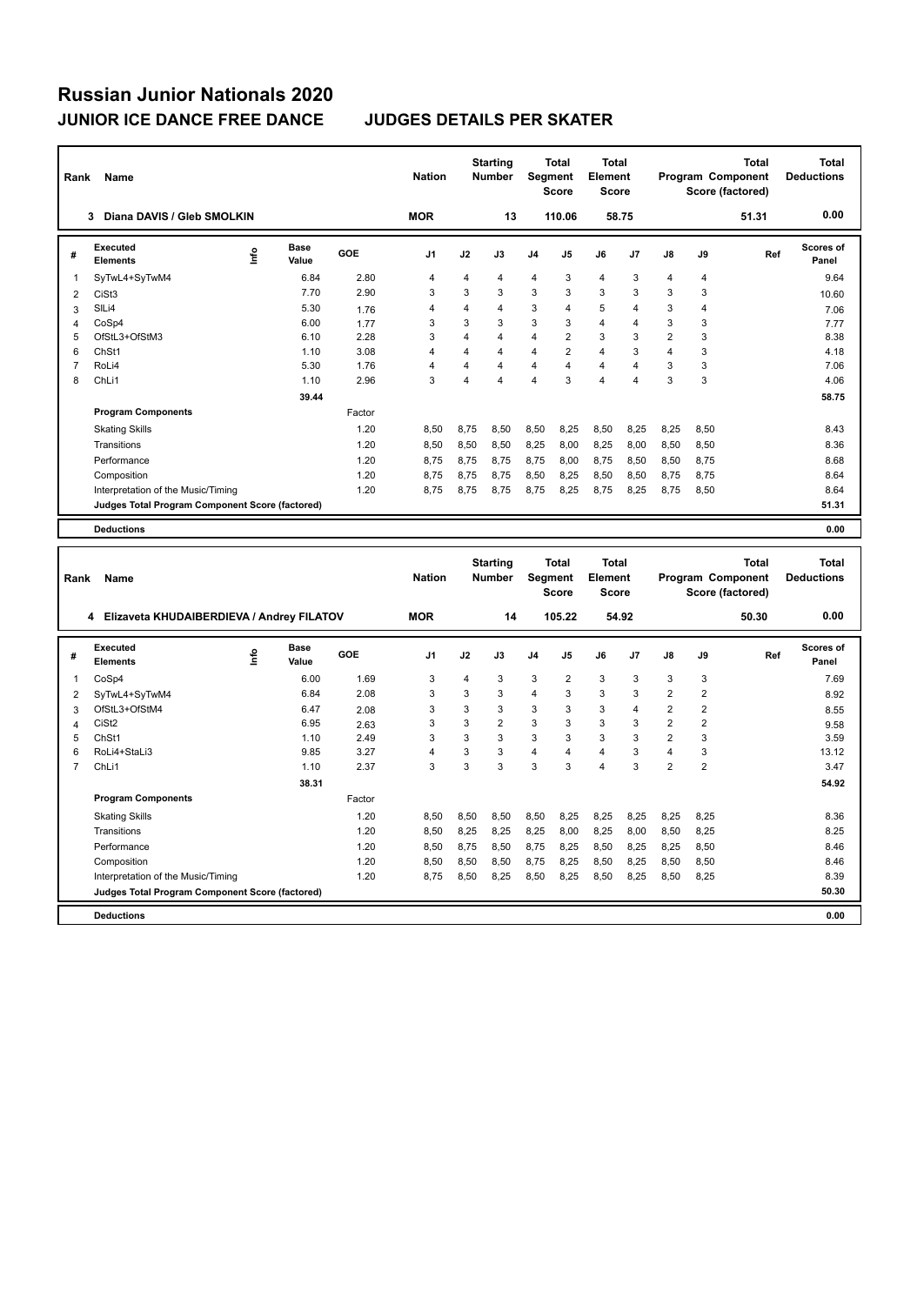| Rank | Name                                            |      |                      |        | <b>Nation</b>  |                | <b>Starting</b><br><b>Number</b> | Segment        | <b>Total</b><br><b>Score</b> | <b>Total</b><br>Element<br><b>Score</b> |                |                         |                | Total<br>Program Component<br>Score (factored) | <b>Total</b><br><b>Deductions</b> |
|------|-------------------------------------------------|------|----------------------|--------|----------------|----------------|----------------------------------|----------------|------------------------------|-----------------------------------------|----------------|-------------------------|----------------|------------------------------------------------|-----------------------------------|
|      | Sofya TYUTYUNINA / Alexander SHUSTITSKIY<br>5.  |      |                      |        | <b>MOS</b>     |                | 12                               |                | 102.50                       | 54.41                                   |                |                         |                | 48.09                                          | 0.00                              |
| #    | <b>Executed</b><br><b>Elements</b>              | lnfo | <b>Base</b><br>Value | GOE    | J <sub>1</sub> | J2             | J3                               | J <sub>4</sub> | J <sub>5</sub>               | J6                                      | J <sub>7</sub> | $\mathsf{J}8$           | J9             | Ref                                            | <b>Scores of</b><br>Panel         |
|      | SyTwL4+SyTwM4                                   |      | 6.84                 | 2.28   | 3              | 3              | 4                                | 3              | 4                            | 3                                       | 3              | 3                       | 3              |                                                | 9.12                              |
| 2    | CoSp4                                           |      | 6.00                 | 1.29   | 2              | $\overline{2}$ | 3                                | 3              | 2                            | $\overline{\mathbf{c}}$                 | 3              | 2                       | 2              |                                                | 7.29                              |
| 3    | SILi4                                           |      | 5.30                 | 1.31   | 3              | 3              | 3                                | 3              | 3                            | 3                                       | 3              | $\overline{2}$          | $\overline{2}$ |                                                | 6.61                              |
| 4    | SeSt3                                           |      | 7.70                 | 2.49   | $\overline{2}$ | 3              | 3                                | 3              | 3                            | $\overline{\mathbf{c}}$                 | 3              | $\overline{\mathbf{c}}$ | 2              |                                                | 10.19                             |
| 5    | OfStL3+OfStM3                                   |      | 6.10                 | 1.97   | 3              | 3              | 3                                | 3              | $\overline{2}$               | 3                                       | 3              | 2                       | 2              |                                                | 8.07                              |
| 6    | ChSt1                                           |      | 1.10                 | 2.37   | 3              | $\overline{2}$ | 3                                | 3              | 3                            | 4                                       | 3              | 3                       | 2              |                                                | 3.47                              |
|      | ChS <sub>11</sub>                               |      | 1.10                 | 2.02   | 3              | $\overline{2}$ | $\overline{2}$                   | $\overline{2}$ | $\overline{\mathbf{A}}$      | 3                                       | 3              | 2                       | $\overline{2}$ |                                                | 3.12                              |
| 8    | RoLi4                                           |      | 5.30                 | 1.24   | 3              | 3              | 3                                | 3              | $\overline{4}$               | $\overline{2}$                          | 3              | $\overline{2}$          | $\overline{2}$ |                                                | 6.54                              |
|      |                                                 |      | 39.44                |        |                |                |                                  |                |                              |                                         |                |                         |                |                                                | 54.41                             |
|      | <b>Program Components</b>                       |      |                      | Factor |                |                |                                  |                |                              |                                         |                |                         |                |                                                |                                   |
|      | <b>Skating Skills</b>                           |      |                      | 1.20   | 8.00           | 8,25           | 8.00                             | 8,00           | 7.75                         | 8.00                                    | 7.75           | 7.75                    | 8.00           |                                                | 7.93                              |
|      | Transitions                                     |      |                      | 1.20   | 8.00           | 8,00           | 8.00                             | 7.75           | 8,00                         | 7,75                                    | 7.75           | 8,00                    | 7,75           |                                                | 7.89                              |
|      | Performance                                     |      |                      | 1.20   | 8,25           | 8,25           | 8,25                             | 8,25           | 8,25                         | 8,25                                    | 8,00           | 7,75                    | 7,50           |                                                | 8.14                              |
|      | Composition                                     |      |                      | 1.20   | 8,25           | 8,00           | 8,25                             | 8,00           | 8,00                         | 8,25                                    | 7,75           | 7,75                    | 7,75           |                                                | 8.00                              |
|      | Interpretation of the Music/Timing              |      |                      | 1.20   | 8,25           | 8,25           | 8.25                             | 8,25           | 8,25                         | 8,00                                    | 7,75           | 8,00                    | 7,75           |                                                | 8.11                              |
|      | Judges Total Program Component Score (factored) |      |                      |        |                |                |                                  |                |                              |                                         |                |                         |                |                                                | 48.09                             |
|      | <b>Deductions</b>                               |      |                      |        |                |                |                                  |                |                              |                                         |                |                         |                |                                                | 0.00                              |

e Wrong edge

| Rank | Name                                            |      |                      |        | <b>Nation</b>  |                | <b>Starting</b><br><b>Number</b> | <b>Segment</b> | Total<br><b>Score</b> | <b>Total</b><br>Element<br><b>Score</b> |                |                |                      | <b>Total</b><br>Program Component<br>Score (factored) | <b>Total</b><br><b>Deductions</b> |
|------|-------------------------------------------------|------|----------------------|--------|----------------|----------------|----------------------------------|----------------|-----------------------|-----------------------------------------|----------------|----------------|----------------------|-------------------------------------------------------|-----------------------------------|
|      | Sofia LEONTEVA / Daniil GORELKIN<br>6           |      |                      |        | <b>MOS</b>     |                | 6                                |                | 96.92                 |                                         | 51.36          |                |                      | 45.56                                                 | 0.00                              |
| #    | <b>Executed</b><br><b>Elements</b>              | ١nf٥ | <b>Base</b><br>Value | GOE    | J <sub>1</sub> | J2             | J3                               | J <sub>4</sub> | J5                    | J6                                      | J <sub>7</sub> | J8             | J9                   | Ref                                                   | Scores of<br>Panel                |
| 1    | SILi4                                           |      | 5.30                 | 1.44   | $\overline{4}$ | 4              | 3                                | 3              | 3                     | 3                                       | 3              | 3              | $\overline{2}$       |                                                       | 6.74                              |
| 2    | SyTwL4+SyTwM4                                   |      | 6.84                 | 1.87   | 3              | 3              | 3                                | $\overline{2}$ | $\overline{2}$        | 3                                       | 3              | $\overline{2}$ | $\overline{2}$       |                                                       | 8.71                              |
| 3    | CoSp4                                           |      | 6.00                 | 1.53   | 3              | 4              | 3                                | $\overline{2}$ | $\overline{2}$        | 3                                       | 3              | 3              | $\overline{2}$       |                                                       | 7.53                              |
| Δ    | MiSt <sub>2</sub>                               |      | 6.95                 | 2.08   | 3              | 3              | $\overline{2}$                   | $\overline{2}$ | $\overline{2}$        | $\overline{2}$                          | $\overline{2}$ | $\overline{2}$ | $\blacktriangleleft$ |                                                       | 9.03                              |
| 5    | OfStL2+OfStM2                                   |      | 5.34                 | 1.25   | 3              | $\overline{2}$ | $\overline{2}$                   | $\mathbf{1}$   |                       | $\overline{2}$                          | $\overline{2}$ | 1              | $\overline{2}$       |                                                       | 6.59                              |
| 6    | Ch <sub>St1</sub>                               |      | 1.10                 | 2.25   | 3              | 3              | $\overline{2}$                   | $\overline{2}$ | 3                     | 3                                       | 3              | 3              | $\overline{2}$       |                                                       | 3.35                              |
|      | RoLi4                                           |      | 5.30                 | 1.11   | 3              | $\overline{2}$ | $\overline{2}$                   | 3              | $\overline{2}$        | $\overline{2}$                          | 4              | 3              | $\overline{2}$       |                                                       | 6.41                              |
| 8    | ChL <sub>i1</sub>                               |      | 1.10                 | 1.90   | 3              | $\overline{2}$ | $\overline{2}$                   | $\overline{2}$ |                       | $\overline{2}$                          | 3              | 3              | $\overline{2}$       |                                                       | 3.00                              |
|      |                                                 |      | 37.93                |        |                |                |                                  |                |                       |                                         |                |                |                      |                                                       | 51.36                             |
|      | <b>Program Components</b>                       |      |                      | Factor |                |                |                                  |                |                       |                                         |                |                |                      |                                                       |                                   |
|      | <b>Skating Skills</b>                           |      |                      | 1.20   | 7,75           | 7,75           | 7,50                             | 7,50           | 7,50                  | 7,50                                    | 7,50           | 7,50           | 7,75                 |                                                       | 7.57                              |
|      | Transitions                                     |      |                      | 1.20   | 7.50           | 7,50           | 7.50                             | 7,50           | 7.00                  | 7.25                                    | 7.25           | 7,50           | 7,50                 |                                                       | 7.43                              |
|      | Performance                                     |      |                      | 1.20   | 8,00           | 8,00           | 7,50                             | 7,75           | 7,50                  | 7,75                                    | 7,50           | 7.75           | 7,50                 |                                                       | 7.68                              |
|      | Composition                                     |      |                      | 1.20   | 7,75           | 7,75           | 7.75                             | 7,75           | 7,00                  | 7,75                                    | 7,25           | 7.75           | 7,50                 |                                                       | 7.64                              |
|      | Interpretation of the Music/Timing              |      |                      | 1.20   | 7,75           | 8,00           | 7,75                             | 7,50           | 7,25                  | 7,75                                    | 7,50           | 7,75           | 7,50                 |                                                       | 7.64                              |
|      | Judges Total Program Component Score (factored) |      |                      |        |                |                |                                  |                |                       |                                         |                |                |                      |                                                       | 45.56                             |
|      | <b>Deductions</b>                               |      |                      |        |                |                |                                  |                |                       |                                         |                |                |                      |                                                       | 0.00                              |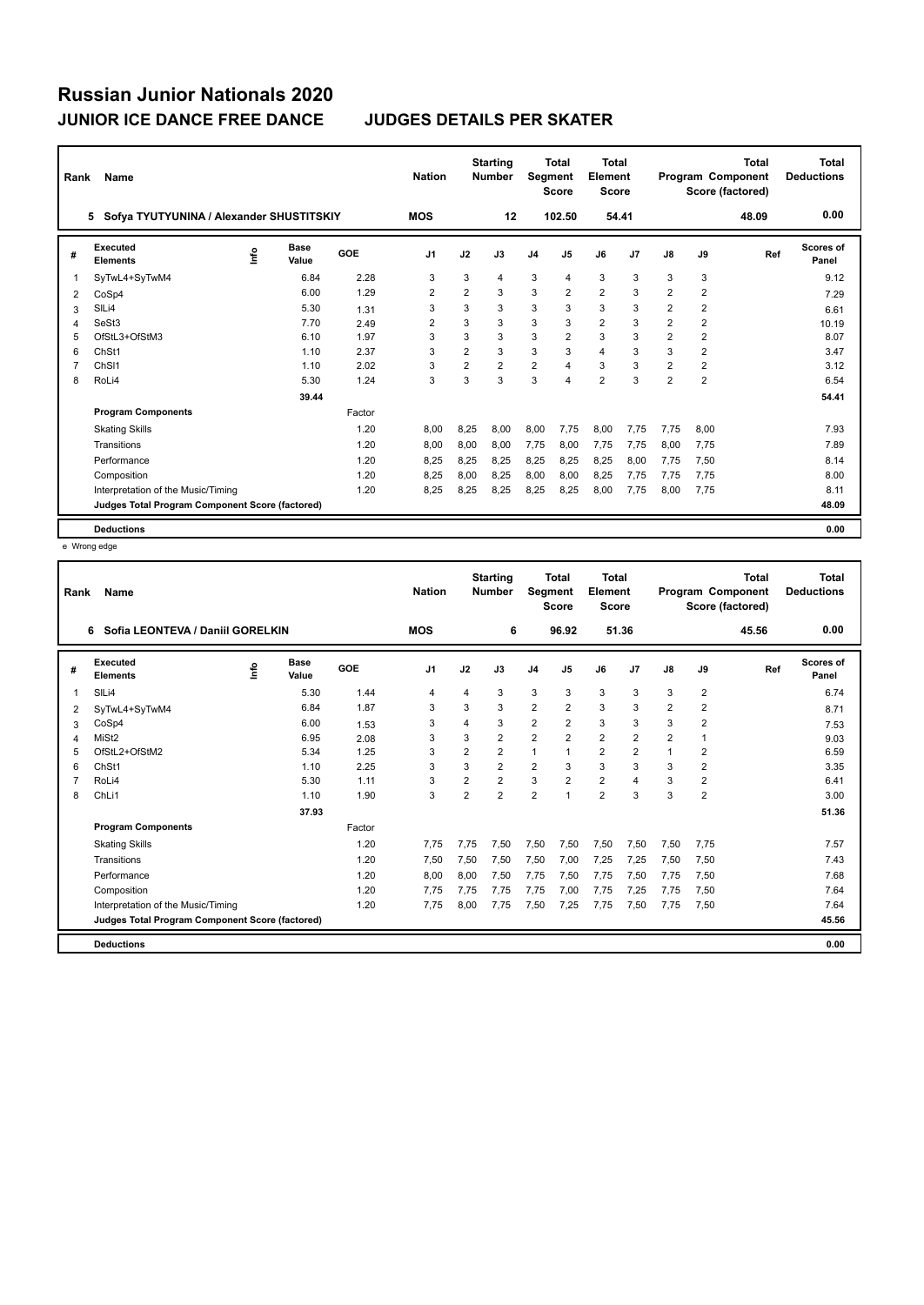| Rank                    | Name                                                                                  |      |               |            | <b>Nation</b>    |                | <b>Starting</b><br><b>Number</b> |                  | <b>Total</b><br>Segment<br><b>Score</b> | <b>Total</b><br>Element<br><b>Score</b> |                |                         |                         | Total<br>Program Component<br>Score (factored) | <b>Total</b><br><b>Deductions</b> |
|-------------------------|---------------------------------------------------------------------------------------|------|---------------|------------|------------------|----------------|----------------------------------|------------------|-----------------------------------------|-----------------------------------------|----------------|-------------------------|-------------------------|------------------------------------------------|-----------------------------------|
|                         | 7 Sofia ALEKSOVA / Ilia VLADIMIROV                                                    |      |               |            | <b>SPB</b>       |                | 10                               |                  | 95.24                                   |                                         | 50.88          |                         |                         | 44.36                                          | 0.00                              |
| #                       | <b>Executed</b><br><b>Elements</b>                                                    | ١nf٥ | Base<br>Value | GOE        | J1               | J2             | J3                               | J4               | J5                                      | J6                                      | J7             | J8                      | J9                      | Ref                                            | <b>Scores of</b><br>Panel         |
| $\mathbf{1}$            | CuLi3                                                                                 |      | 4.55          | 1.24       | 3                | 3              | 3                                | 3                | 3                                       | 2                                       | 3              | $\overline{2}$          | $\overline{\mathbf{c}}$ |                                                | 5.79                              |
| $\overline{\mathbf{c}}$ | OfStL3+OfStM3                                                                         |      | 6.10          | 1.56       | $\overline{2}$   | $\overline{2}$ | 3                                | 3                | $\overline{2}$                          | $\overline{2}$                          | $\overline{2}$ | $\overline{1}$          | $\overline{2}$          |                                                | 7.66                              |
| 3                       | MiSt3                                                                                 |      | 7.70          | 1.94       | $\overline{2}$   | $\overline{2}$ | $\overline{2}$                   | 3                | $\overline{2}$                          | $\overline{2}$                          | $\overline{2}$ | 1                       | $\overline{2}$          |                                                | 9.64                              |
| $\overline{4}$          | SyTwL4+SyTwM4                                                                         |      | 6.84          | 1.67       | $\overline{2}$   | $\overline{2}$ | 3                                | $\overline{2}$   | 4                                       | 3                                       | $\overline{2}$ | $\overline{2}$          | $\overline{2}$          |                                                | 8.51                              |
| 5                       | ChTw1                                                                                 |      | 1.10          | 2.25       | $\overline{2}$   | $\overline{2}$ | $\overline{2}$                   | 3                | 3                                       | $\overline{4}$                          | $\overline{4}$ | $\overline{2}$          | 3                       |                                                | 3.35                              |
| 6                       | RoLi4                                                                                 |      | 5.30          | 0.98       | $\overline{2}$   | $\overline{2}$ | $\overline{\mathbf{c}}$          | $\overline{2}$   | 3                                       | $\overline{\mathbf{c}}$                 | 3              | $\overline{2}$          | $\overline{2}$          |                                                | 6.28                              |
| $\overline{7}$          | CoSp4                                                                                 |      | 6.00          | 1.13       | $\overline{2}$   | $\overline{2}$ | $\overline{\mathbf{c}}$          | $\overline{2}$   | 1                                       | $\overline{\mathbf{c}}$                 | $\overline{2}$ | $\overline{2}$          | $\overline{2}$          |                                                | 7.13                              |
| 8                       | ChL <sub>i1</sub>                                                                     |      | 1.10          | 1.42       | $\overline{2}$   | $\overline{2}$ | $\overline{2}$                   | 3                | $\Omega$                                | $\mathbf{1}$                            | $\overline{2}$ | $\mathbf{1}$            | $\overline{2}$          |                                                | 2.52                              |
|                         |                                                                                       |      | 38.69         |            |                  |                |                                  |                  |                                         |                                         |                |                         |                         |                                                | 50.88                             |
|                         | <b>Program Components</b>                                                             |      |               | Factor     |                  |                |                                  |                  |                                         |                                         |                |                         |                         |                                                |                                   |
|                         | <b>Skating Skills</b>                                                                 |      |               | 1.20       | 7,25             | 7,25           | 7,25                             | 7,75             | 6,75                                    | 7,50                                    | 7,25           | 7,50                    | 7,75                    |                                                | 7.39                              |
|                         | Transitions                                                                           |      |               | 1.20       | 7,25             | 7,00           | 7,25                             | 7,50             | 6,75                                    | 7,00                                    | 7,00           | 7,25                    | 7,75                    |                                                | 7.18                              |
|                         | Performance                                                                           |      |               | 1.20       | 7,50             | 7,50           | 7,50                             | 7,75             | 7,00                                    | 7,25                                    | 7,50           | 7,50                    | 8,00                    |                                                | 7.50                              |
|                         | Composition                                                                           |      |               | 1.20       | 7,25             | 7,50           | 7,50                             | 8,00             | 6,75                                    | 7,25                                    | 7,25           | 7,50                    | 7,75                    |                                                | 7.43                              |
|                         | Interpretation of the Music/Timing                                                    |      |               | 1.20       | 7,25             | 7,75           | 7,50                             | 7,75             | 7,00                                    | 7,25                                    | 7,50           | 7,25                    | 7,75                    |                                                | 7.46                              |
|                         | Judges Total Program Component Score (factored)                                       |      |               |            |                  |                |                                  |                  |                                         |                                         |                |                         |                         |                                                | 44.36                             |
|                         | <b>Deductions</b>                                                                     |      |               |            |                  |                |                                  |                  |                                         |                                         |                |                         |                         |                                                | 0.00                              |
|                         |                                                                                       |      |               |            |                  |                |                                  |                  |                                         |                                         |                |                         |                         |                                                |                                   |
|                         | Music requirements violation:                                                         |      | (4 of 10)     |            |                  |                |                                  |                  |                                         |                                         |                |                         |                         |                                                |                                   |
|                         |                                                                                       |      |               |            |                  |                |                                  |                  |                                         |                                         |                |                         |                         |                                                |                                   |
|                         |                                                                                       |      |               |            |                  |                | <b>Starting</b>                  |                  | Total                                   | Total                                   |                |                         |                         | <b>Total</b>                                   | <b>Total</b>                      |
| Rank                    | Name                                                                                  |      |               |            | <b>Nation</b>    |                | <b>Number</b>                    |                  | Segment                                 | Element                                 |                |                         |                         | Program Component                              | <b>Deductions</b>                 |
|                         |                                                                                       |      |               |            |                  |                |                                  |                  | <b>Score</b>                            | <b>Score</b>                            |                |                         |                         | Score (factored)                               |                                   |
|                         | 8 Olga MAMCHENKOVA / Mark VOLKOV                                                      |      |               |            | <b>SAM</b>       |                | 9                                |                  | 94.57                                   |                                         | 49.69          |                         |                         | 44.88                                          | 0.00                              |
|                         | Executed                                                                              |      | <b>Base</b>   |            |                  |                |                                  |                  |                                         |                                         |                |                         |                         |                                                | <b>Scores of</b>                  |
| #                       | <b>Elements</b>                                                                       | ١nf٥ | Value         | <b>GOE</b> | J1               | J2             | J3                               | J4               | J5                                      | J6                                      | J7             | J8                      | J9                      | Ref                                            | Panel                             |
| 1                       | OfStL2+OfStM2                                                                         |      | 5.34          | 1.56       | $\boldsymbol{2}$ | $\overline{2}$ | $\overline{\mathbf{c}}$          | $\boldsymbol{2}$ | 3                                       | $\overline{\mathbf{c}}$                 | 3              | $\overline{\mathbf{c}}$ | $\overline{\mathbf{c}}$ |                                                | 6.90                              |
| $\overline{2}$          | SyTwL4+SyTwM3                                                                         |      | 6.47          | 1.77       | $\overline{2}$   | 3              | $\overline{2}$                   | $\overline{2}$   | $\overline{2}$                          | $\overline{2}$                          | 3              | 3                       | 3                       |                                                | 8.24                              |
| 3                       | MiSt <sub>2</sub>                                                                     |      | 6.95          | 1.80       | $\overline{2}$   | $\overline{2}$ | $\overline{2}$                   | $\overline{2}$   | $\overline{2}$                          | $\overline{2}$                          | 3              | $\mathbf{1}$            | $\mathbf{1}$            |                                                | 8.75                              |
| 4                       | SILi4                                                                                 |      | 5.30          | 1.31       | $\overline{2}$   | 3              | $\overline{\mathbf{c}}$          | 3                | 3                                       | 3                                       | $\overline{4}$ | 3                       | 3                       |                                                | 6.61                              |
| 5                       | CoSp3                                                                                 |      | 5.25          | 1.21       | $\overline{2}$   | $\overline{2}$ | $\overline{2}$                   | $\overline{2}$   | 3                                       | 3                                       | $\overline{2}$ | $\overline{2}$          | $\overline{c}$          |                                                | 6.46                              |
| 6                       | RoLi4                                                                                 |      | 5.30          | 1.44       | $\overline{4}$   | 3              | $\overline{\mathbf{c}}$          | 3                | 3                                       | 3                                       | $\overline{4}$ | 3                       | 3                       |                                                | 6.74                              |
| $\overline{7}$          | ChSt1                                                                                 |      | 1.10          | 1.54       | $\overline{2}$   | 3              | 1                                | 1                | 3                                       | 1                                       | 3              | $\mathbf{1}$            | $\overline{c}$          |                                                | 2.64                              |
| 8                       | ChSp1                                                                                 |      | 1.10          | 2.25       | 3                | $\overline{4}$ | $\mathbf{1}$                     | $\mathbf{1}$     | 5                                       | 3                                       | $\overline{4}$ | $\overline{2}$          | $\overline{2}$          |                                                | 3.35                              |
|                         |                                                                                       |      | 36.81         |            |                  |                |                                  |                  |                                         |                                         |                |                         |                         |                                                | 49.69                             |
|                         | <b>Program Components</b>                                                             |      |               | Factor     |                  |                |                                  |                  |                                         |                                         |                |                         |                         |                                                |                                   |
|                         | <b>Skating Skills</b>                                                                 |      |               | 1.20       | 7,50             | 7,75           | 7,25                             | 7,75             | 7,50                                    | 7,50                                    | 7,75           | 7,50                    | 8,25                    |                                                | 7.61                              |
|                         | Transitions                                                                           |      |               | 1.20       | 7,25             | 7,50           | 7,00                             | 7,25             | 7,25                                    | 7,00                                    | 7,50           | 7,00                    | 8,00                    |                                                | 7.25                              |
|                         | Performance                                                                           |      |               | 1.20       | 7,50             | 7,75           | 7,25                             | 7,50             | 7,50                                    | 7,50                                    | 8,00           | 7,25                    | 7,75                    |                                                | 7.54                              |
|                         | Composition                                                                           |      |               | 1.20       | 7,50             | 7,75           | 7,25                             | 7,50             | 7,25                                    | 7,50                                    | 7,50           | 7,25                    | 7,75                    |                                                | 7.46                              |
|                         | Interpretation of the Music/Timing<br>Judges Total Program Component Score (factored) |      |               | 1.20       | 7,25             | 7,75           | 7,50                             | 7,50             | 7,50                                    | 7,50                                    | 7,75           | 7,25                    | 7,75                    |                                                | 7.54<br>44.88                     |

**Deductions 0.00**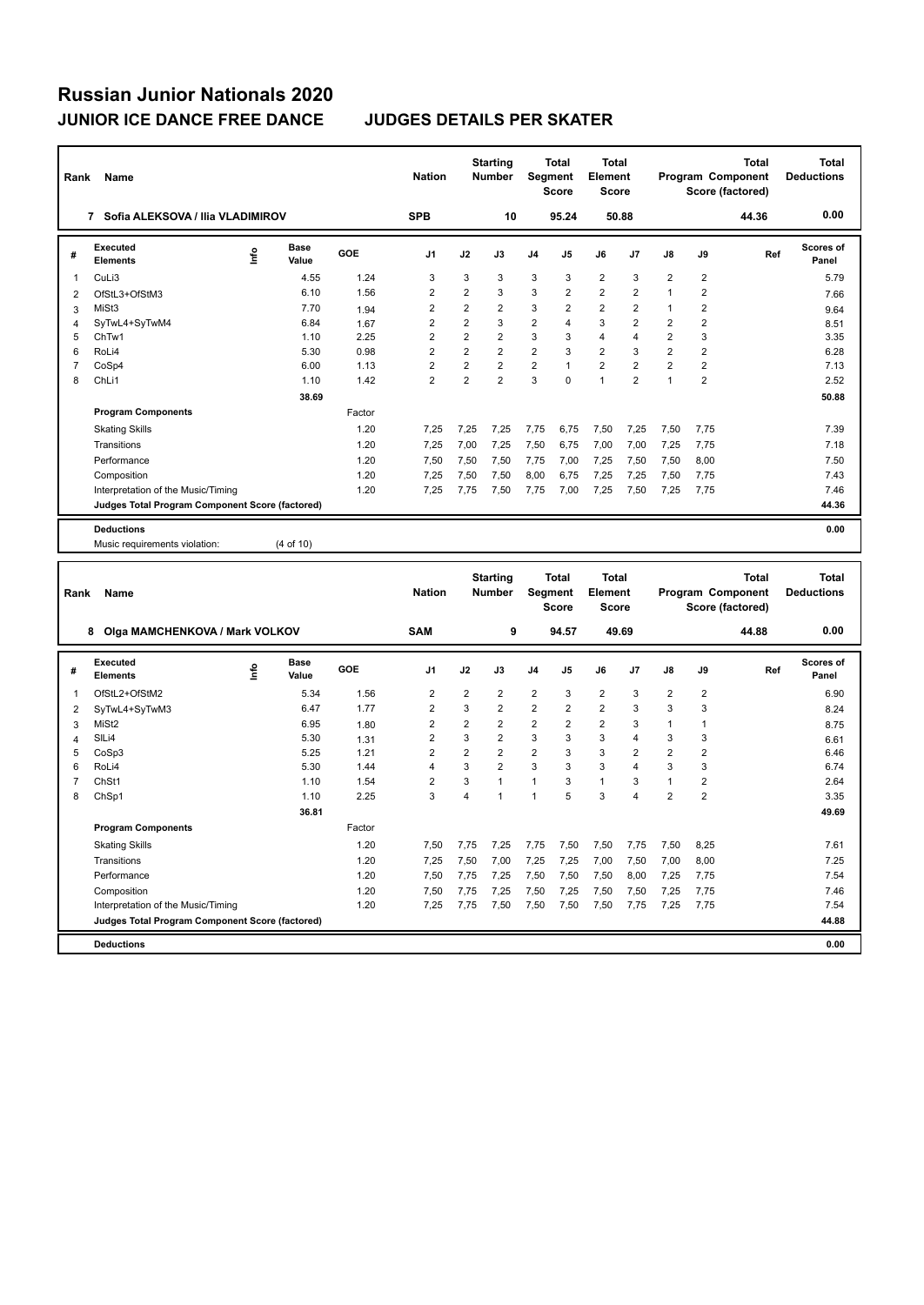| Rank           | Name                                                |      |                      |            | <b>Nation</b>           |                | <b>Starting</b><br>Number |                | <b>Total</b><br>Segment<br><b>Score</b> | <b>Total</b><br>Element<br><b>Score</b> |                         |                |                         | <b>Total</b><br>Program Component<br>Score (factored) | <b>Total</b><br><b>Deductions</b> |
|----------------|-----------------------------------------------------|------|----------------------|------------|-------------------------|----------------|---------------------------|----------------|-----------------------------------------|-----------------------------------------|-------------------------|----------------|-------------------------|-------------------------------------------------------|-----------------------------------|
|                | 9 Margarita SVISTUNOVA / Dmitrii STUDENIKIN         |      |                      |            | <b>ORN</b>              |                | 8                         |                | 92.22                                   |                                         | 49.25                   |                |                         | 42.97                                                 | 0.00                              |
| #              | <b>Executed</b><br><b>Elements</b>                  | ۴    | <b>Base</b><br>Value | GOE        | J1                      | J2             | J3                        | J4             | J5                                      | J6                                      | J7                      | J8             | J9                      | Ref                                                   | <b>Scores of</b><br>Panel         |
| 1              | SILi4                                               |      | 5.30                 | 1.24       | $\overline{2}$          | 3              | $\overline{2}$            | $\overline{2}$ | 3                                       | 3                                       | $\overline{4}$          | 3              | 3                       |                                                       | 6.54                              |
| $\overline{2}$ | OfStL2+OfStM3                                       |      | 5.72                 | 1.46       | $\overline{2}$          | $\overline{2}$ | 1                         | $\overline{2}$ | $\overline{2}$                          | $\overline{2}$                          | 3                       | $\overline{2}$ | $\overline{\mathbf{c}}$ |                                                       | 7.18                              |
| 3              | RoLi4                                               |      | 5.30                 | 1.37       | 3                       | 3              | $\overline{2}$            | 3              | 4                                       | 3                                       | 3                       | 3              | 3                       |                                                       | 6.67                              |
| 4              | CoSp4                                               |      | 6.00                 | 1.21       | $\overline{2}$          | $\mathbf{1}$   | $\overline{2}$            | $\overline{2}$ | $\overline{2}$                          | $\overline{2}$                          | $\overline{\mathbf{4}}$ | 3              | $\overline{\mathbf{c}}$ |                                                       | 7.21                              |
| 5              | CiSt <sub>2</sub>                                   |      | 6.95                 | 1.66       | $\overline{2}$          | $\overline{2}$ | $\mathbf{1}$              | 1              | $\overline{2}$                          | $\mathbf{1}$                            | $\overline{2}$          | $\overline{2}$ | $\overline{2}$          |                                                       | 8.61                              |
| 6              | SyTwL4+SyTwM4                                       |      | 6.84                 | 1.04       | $\overline{2}$          | $\overline{2}$ | $\overline{2}$            | $\mathbf{1}$   | 1                                       | $\mathbf{1}$                            | $\mathbf 0$             | $\mathbf{1}$   | $\overline{2}$          |                                                       | 7.88                              |
| $\overline{7}$ | ChSt1                                               |      | 1.10                 | 1.30       | $\overline{\mathbf{c}}$ | $\overline{2}$ | $\mathbf{1}$              | $\mathbf{1}$   | $\overline{2}$                          | $\mathbf{1}$                            | $\mathbf{1}$            | $\overline{2}$ | $\overline{\mathbf{c}}$ |                                                       | 2.40                              |
| 8              | ChL <sub>i1</sub>                                   |      | 1.10                 | 1.66       | $\overline{2}$          | $\overline{2}$ | $\overline{2}$            | $\overline{2}$ | $\overline{2}$                          | 3                                       | $\overline{2}$          | $\overline{2}$ | $\overline{2}$          |                                                       | 2.76                              |
|                |                                                     |      | 38.31                |            |                         |                |                           |                |                                         |                                         |                         |                |                         |                                                       | 49.25                             |
|                | <b>Program Components</b>                           |      |                      | Factor     |                         |                |                           |                |                                         |                                         |                         |                |                         |                                                       |                                   |
|                | <b>Skating Skills</b>                               |      |                      | 1.20       | 7.25                    | 7,75           | 6,75                      | 7,25           | 7,50                                    | 7,25                                    | 7,50                    | 7,25           | 7,75                    |                                                       | 7.39                              |
|                | Transitions                                         |      |                      | 1.20       | 7,00                    | 7,50           | 6,75                      | 6,75           | 6,50                                    | 6,50                                    | 7,00                    | 7,00           | 7,25                    |                                                       | 6.89                              |
|                | Performance                                         |      |                      | 1.20       | 7,25                    | 7,75           | 7,25                      | 7,00           | 6,75                                    | 7,00                                    | 7,50                    | 7,50           | 7,75                    |                                                       | 7.32                              |
|                | Composition                                         |      |                      | 1.20       | 7,00                    | 7,50           | 7,00                      | 7,00           | 6,50                                    | 7,00                                    | 7,00                    | 7,00           | 7,50                    |                                                       | 7.07                              |
|                | Interpretation of the Music/Timing                  |      |                      | 1.20       | 7,00                    | 7,50           | 7,25                      | 6,75           | 6,75                                    | 7,00                                    | 7,25                    | 7,25           | 7,50                    |                                                       | 7.14                              |
|                | Judges Total Program Component Score (factored)     |      |                      |            |                         |                |                           |                |                                         |                                         |                         |                |                         |                                                       | 42.97                             |
|                | <b>Deductions</b>                                   |      |                      |            |                         |                |                           |                |                                         |                                         |                         |                |                         |                                                       | 0.00                              |
|                | Music requirements violation:                       |      | (1 of 10)            |            |                         |                |                           |                |                                         |                                         |                         |                |                         |                                                       |                                   |
|                |                                                     |      |                      |            |                         |                |                           |                |                                         |                                         |                         |                |                         |                                                       |                                   |
| Rank           | Name                                                |      |                      |            | <b>Nation</b>           |                | <b>Starting</b><br>Number |                | <b>Total</b><br>Segment<br><b>Score</b> | <b>Total</b><br>Element<br><b>Score</b> |                         |                |                         | <b>Total</b><br>Program Component<br>Score (factored) | <b>Total</b><br><b>Deductions</b> |
|                |                                                     |      |                      |            |                         |                |                           |                |                                         |                                         |                         |                |                         |                                                       |                                   |
|                | Ekaterina KATASHINSKAIA / Aleksandr VASKOVICH<br>10 |      |                      |            | <b>MOR</b>              |                | 11                        |                | 92.02                                   |                                         | 46.49                   |                |                         | 46.53                                                 | $-1.00$                           |
| #              | Executed<br>Elements                                | lnfo | <b>Base</b><br>Value | <b>GOE</b> | J <sub>1</sub>          | J2             | J3                        | J4             | J5                                      | J6                                      | J7                      | J8             | J9                      | Ref                                                   | <b>Scores of</b><br>Panel         |
| 1              | OfStL3+OfStM4                                       |      | 6.47                 | 1.67       | $\mathbf 2$             | $\overline{2}$ | 3                         | $\overline{2}$ | 3                                       | $\overline{c}$                          | 3                       | $\overline{2}$ | $\overline{2}$          |                                                       | 8.14                              |
| $\overline{2}$ | SyTwL+SyTwM4                                        | F    | 3.42                 | $-1.09$    | $-3$                    | $-3$           | -3                        | $-2$           | $-3$                                    | $-3$                                    | $-3$                    | -3             | $-3$                    |                                                       | 2.33                              |
| 3              | CoSp4                                               |      | 6.00                 | 1.37       | 3                       | $\overline{2}$ | $\overline{2}$            | $\overline{2}$ | $\overline{2}$                          | 3                                       | 3                       | 3              | $\overline{2}$          |                                                       | 7.37                              |
| $\overline{4}$ | DiSt <sub>2</sub>                                   |      | 6.95                 | 1.94       | $\boldsymbol{2}$        | $\overline{2}$ | $\overline{2}$            | 2              | $\overline{2}$                          | $\mathbf{1}$                            | $\overline{2}$          | $\overline{2}$ | $\overline{2}$          |                                                       | 8.89                              |
| 5              | SILi4+RoLi4                                         |      | 10.60                | 2.10       | 3                       | 3              | $\overline{2}$            | $\overline{2}$ | $\overline{2}$                          | $\overline{2}$                          | 4                       | $\overline{2}$ | $\overline{2}$          |                                                       | 12.70                             |
| 6              | ChSt1                                               |      | 1.10                 | 2.73       | $\overline{4}$          | $\overline{4}$ | 3                         | 3              | 4                                       | 3                                       | 3                       | 3              | 3                       |                                                       | 3.83                              |
| $\overline{7}$ | ChS <sub>11</sub>                                   |      | 1.10                 | 2.13       | 3                       | 3              | $\overline{2}$            | $\overline{2}$ | 3                                       | 3                                       | 3                       | $\overline{2}$ | $\overline{2}$          |                                                       | 3.23                              |
|                |                                                     |      | 35.64                |            |                         |                |                           |                |                                         |                                         |                         |                |                         |                                                       | 46.49                             |
|                | <b>Program Components</b>                           |      |                      | Factor     |                         |                |                           |                |                                         |                                         |                         |                |                         |                                                       |                                   |
|                | <b>Skating Skills</b>                               |      |                      | 1.20       | 7,75                    | 8,00           | 7,75                      | 7,50           | 7,75                                    | 7,75                                    | 7,50                    | 7,75           | 7,75                    |                                                       | 7.71                              |
|                | Transitions                                         |      |                      | 1.20       | 7,75                    | 8,00           | 7,75                      | 7,50           | 7,75                                    | 7,75                                    | 7,50                    | 7,75           | 8,00                    |                                                       | 7.75                              |
|                | Performance                                         |      |                      | 1.20       | 7,50                    | 8,25           | 7,75                      | 7,00           | 7,50                                    | 7,50                                    | 7,75                    | 7,50           | 7,75                    |                                                       | 7.61                              |
|                | Composition                                         |      |                      | 1.20       | 7,75                    | 8,25           | 8,25                      | 7,50           | 8,00                                    | 8,00                                    | 7,50                    | 8,00           | 7,75                    |                                                       | 7.89                              |
|                | Interpretation of the Music/Timing                  |      |                      | 1.20       | 7,75                    | 8,00           | 8,00                      | 7,25           | 8,00                                    | 7,75                                    | 7,75                    | 7,75           | 7,75                    |                                                       | 7.82                              |
|                | Judges Total Program Component Score (factored)     |      |                      |            |                         |                |                           |                |                                         |                                         |                         |                |                         |                                                       | 46.53                             |

**Deductions** Falls: -1.00 **-1.00**

F Fall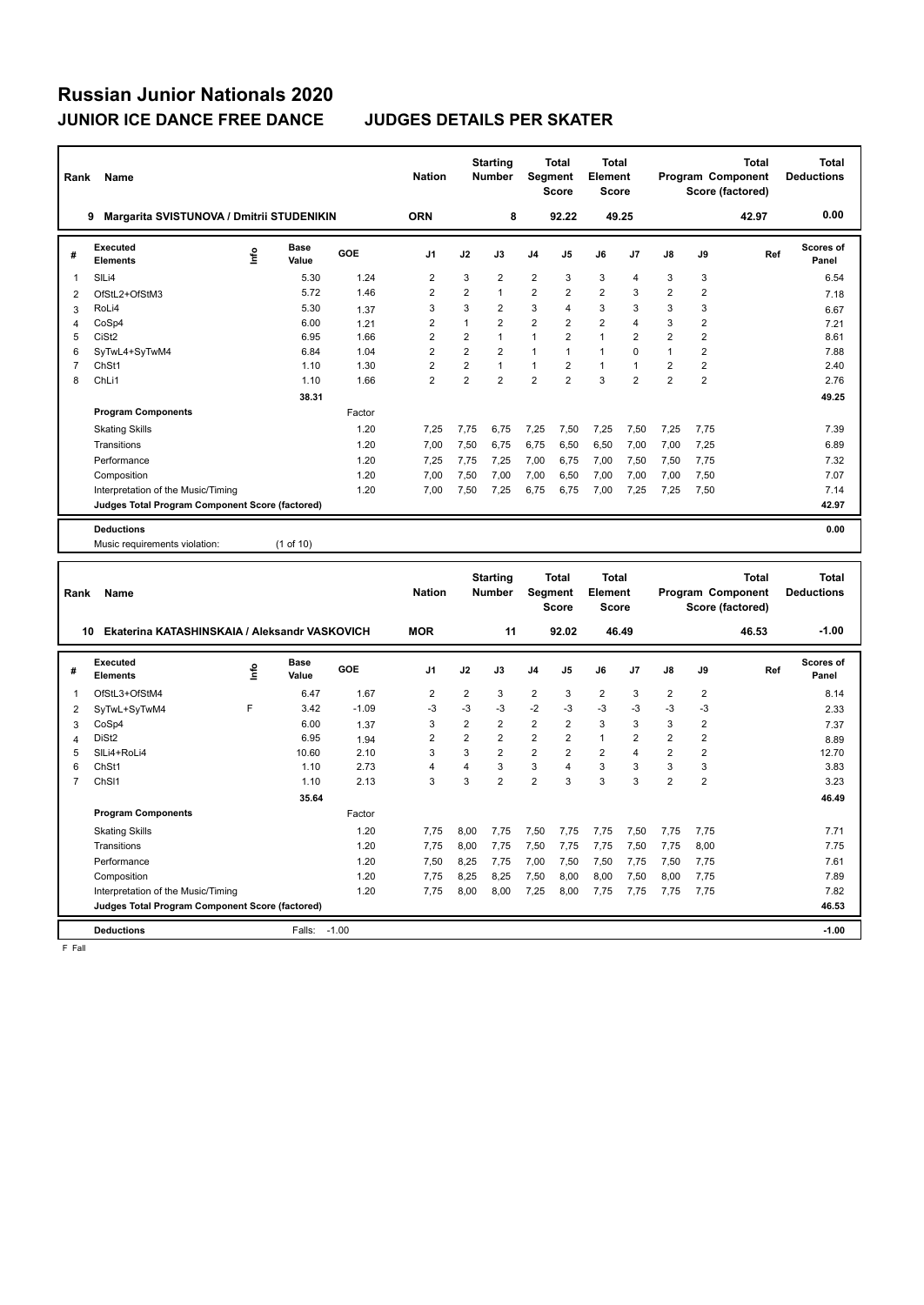| Rank           | Name                                            |      |                      |        | <b>Nation</b>           |                         | <b>Starting</b><br>Number |                         | <b>Total</b><br><b>Segment</b><br><b>Score</b> | <b>Total</b><br>Element<br><b>Score</b> |                         |                |                         | <b>Total</b><br>Program Component<br>Score (factored) | <b>Total</b><br><b>Deductions</b> |
|----------------|-------------------------------------------------|------|----------------------|--------|-------------------------|-------------------------|---------------------------|-------------------------|------------------------------------------------|-----------------------------------------|-------------------------|----------------|-------------------------|-------------------------------------------------------|-----------------------------------|
|                | 11 Vasilisa KAGANOVSKAIA / Valery ANGELOPOL     |      |                      |        | <b>MOS</b>              |                         | 5                         |                         | 90.91                                          |                                         | 47.73                   |                |                         | 43.18                                                 | 0.00                              |
| #              | Executed<br><b>Elements</b>                     | lnfo | Base<br>Value        | GOE    | J <sub>1</sub>          | J2                      | J3                        | J4                      | J5                                             | J6                                      | J7                      | J8             | J9                      | Ref                                                   | Scores of<br>Panel                |
| 1              | OfStL2+OfStM1                                   |      | 5.09                 | 1.35   | $\overline{\mathbf{c}}$ | $\overline{\mathbf{c}}$ | $\overline{\mathbf{c}}$   | $\overline{\mathbf{c}}$ | $\overline{2}$                                 | $\overline{\mathbf{c}}$                 | $\overline{\mathbf{c}}$ | 1              | $\mathbf{1}$            |                                                       | 6.44                              |
| $\overline{2}$ | SyTwL3+SyTwM3                                   |      | 6.10                 | 1.66   | 3                       | $\overline{2}$          | 3                         | 1                       | $\overline{\mathbf{c}}$                        | 3                                       | $\mathbf{1}$            | 3              | $\overline{2}$          |                                                       | 7.76                              |
| 3              | CuLi4+RoLi4                                     |      | 10.60                | 2.61   | 3                       | $\overline{4}$          | $\overline{2}$            | $\overline{2}$          | 3                                              | 3                                       | 3                       | 3              | 3                       |                                                       | 13.21                             |
| 4              | DiSt <sub>2</sub>                               |      | 6.95                 | 1.94   | $\overline{\mathbf{c}}$ | $\overline{2}$          | $\overline{2}$            | $\overline{2}$          | $\overline{2}$                                 | $\overline{2}$                          | $\overline{2}$          | $\mathbf{1}$   | $\overline{2}$          |                                                       | 8.89                              |
| 5              | CoSp2                                           |      | 4.50                 | 1.29   | $\overline{2}$          | $\overline{2}$          | $\overline{2}$            | $\overline{2}$          | $\overline{2}$                                 | $\overline{2}$                          | 3                       | 3              | 3                       |                                                       | 5.79                              |
| 6              | ChSp1                                           |      | 1.10                 | 1.66   | $\overline{2}$          | $\overline{2}$          | $\overline{2}$            | $\overline{2}$          | 1                                              | $\overline{2}$                          | $\overline{2}$          | $\overline{2}$ | $\overline{2}$          |                                                       | 2.76                              |
| $\overline{7}$ | ChL <sub>i1</sub>                               |      | 1.10                 | 1.78   | $\overline{2}$          | 4                       | $\overline{2}$            | $\overline{2}$          | $\overline{2}$                                 | $\overline{2}$                          | $\overline{2}$          | 3              | $\overline{\mathbf{c}}$ |                                                       | 2.88                              |
|                |                                                 |      | 35.44                |        |                         |                         |                           |                         |                                                |                                         |                         |                |                         |                                                       | 47.73                             |
|                | <b>Program Components</b>                       |      |                      | Factor |                         |                         |                           |                         |                                                |                                         |                         |                |                         |                                                       |                                   |
|                | <b>Skating Skills</b>                           |      |                      | 1.20   | 7,25                    | 7,25                    | 7,25                      | 7,25                    | 7,00                                           | 7,25                                    | 7,00                    | 7,25           | 7,50                    |                                                       | 7.21                              |
|                | Transitions                                     |      |                      | 1.20   | 7,25                    | 7,00                    | 7,00                      | 6,75                    | 6,75                                           | 7,00                                    | 6,75                    | 7,00           | 7,25                    |                                                       | 6.96                              |
|                | Performance                                     |      |                      | 1.20   | 7,50                    | 7,50                    | 7,25                      | 7,00                    | 6,75                                           | 7,50                                    | 7,00                    | 7,25           | 7,50                    |                                                       | 7.29                              |
|                | Composition                                     |      |                      | 1.20   | 7,25                    | 7,50                    | 7,25                      | 7,25                    | 7,00                                           | 7,50                                    | 7,25                    | 7,75           | 7,25                    |                                                       | 7.32                              |
|                | Interpretation of the Music/Timing              |      |                      | 1.20   | 7,50                    | 7,50                    | 7,25                      | 7,00                    | 7,00                                           | 7,25                                    | 7,00                    | 7,25           | 7,25                    |                                                       | 7.21                              |
|                | Judges Total Program Component Score (factored) |      |                      |        |                         |                         |                           |                         |                                                |                                         |                         |                |                         |                                                       | 43.18                             |
|                | <b>Deductions</b>                               |      |                      |        |                         |                         |                           |                         |                                                |                                         |                         |                |                         |                                                       | 0.00                              |
|                | Music requirements violation:                   |      | (1 of 10)            |        |                         |                         |                           |                         |                                                |                                         |                         |                |                         |                                                       |                                   |
|                |                                                 |      |                      |        |                         |                         |                           |                         |                                                |                                         |                         |                |                         |                                                       |                                   |
| Rank           | Name                                            |      |                      |        | <b>Nation</b>           |                         | <b>Starting</b><br>Number |                         | Total<br>Segment<br><b>Score</b>               | <b>Total</b><br>Element<br><b>Score</b> |                         |                |                         | <b>Total</b><br>Program Component<br>Score (factored) | <b>Total</b><br><b>Deductions</b> |
|                | 12 Taisia LINCHEVSKAIA / Timur BABAEV-SMIRNOV   |      |                      |        | <b>MOS</b>              |                         | $\mathbf{2}$              |                         | 88.96                                          |                                         | 47.80                   |                |                         | 41.16                                                 | 0.00                              |
| #              | <b>Executed</b><br><b>Elements</b>              | lnfo | <b>Base</b><br>Value | GOE    | J <sub>1</sub>          | J2                      | J3                        | J4                      | J5                                             | J6                                      | J7                      | J8             | J9                      | Ref                                                   | <b>Scores of</b><br>Panel         |
| 1              | OfStL2+OfStM2                                   |      | 5.34                 | 0.93   | $\mathbf{1}$            | $\overline{2}$          | $\overline{\mathbf{c}}$   | 1                       | $\mathbf{1}$                                   | $\mathbf{1}$                            | $\overline{\mathbf{c}}$ | 1              | $\mathbf{1}$            |                                                       | 6.27                              |
| $\overline{2}$ |                                                 |      | 6.84                 | 1.46   | $\overline{2}$          | $\overline{2}$          | $\overline{2}$            | $\overline{2}$          | $\overline{2}$                                 | $\overline{2}$                          | 3                       | $\overline{2}$ | $\overline{2}$          |                                                       | 8.30                              |
| 3              | SyTwL4+SyTwM4<br>RoLi4                          |      | 5.30                 | 1.05   | 3                       | $\overline{2}$          | $\overline{2}$            | $\overline{2}$          | 3                                              | $\overline{2}$                          | 3                       | $\overline{2}$ | $\mathbf{1}$            |                                                       | 6.35                              |
| 4              | DiSt <sub>2</sub>                               |      | 6.95                 | 0.97   | 1                       | $\mathbf{1}$            | $\mathbf{1}$              | $\mathbf{1}$            | 1                                              | $\mathbf{1}$                            | 2                       | $\mathbf{1}$   | $\mathbf 0$             |                                                       | 7.92                              |
| 5              | CuLi4                                           |      | 5.30                 | 0.85   | $\overline{2}$          | $\overline{2}$          | $\mathbf{1}$              | $\overline{2}$          | 1                                              | $\overline{2}$                          | 3                       | $\overline{2}$ | $\overline{2}$          |                                                       | 6.15                              |
| 6              | CoSp4                                           |      | 6.00                 | 1.29   | $\overline{2}$          | 3                       | $\mathbf{1}$              | $\overline{2}$          | $\overline{2}$                                 | $\overline{2}$                          | 4                       | 3              | $\overline{2}$          |                                                       | 7.29                              |
| $\overline{7}$ | ChSt1                                           |      | 1.10                 | 1.66   | $\overline{2}$          | $\mathbf{1}$            | $\mathbf{1}$              | $\mathbf{1}$            | 3                                              | 3                                       | 3                       | $\overline{2}$ | $\boldsymbol{2}$        |                                                       | 2.76                              |
| 8              | ChSp1                                           |      | 1.10                 | 1.66   | $\mathbf{1}$            | $\overline{2}$          | $\mathbf{1}$              | $\overline{2}$          | 4                                              | $\overline{\mathbf{c}}$                 | 3                       | $\overline{2}$ | $\overline{2}$          |                                                       | 2.76                              |
|                |                                                 |      | 37.93                |        |                         |                         |                           |                         |                                                |                                         |                         |                |                         |                                                       | 47.80                             |
|                | <b>Program Components</b>                       |      |                      | Factor |                         |                         |                           |                         |                                                |                                         |                         |                |                         |                                                       |                                   |
|                | <b>Skating Skills</b>                           |      |                      | 1.20   | 6,75                    | 7,00                    | 6,50                      | 7,00                    | 6,50                                           | 6,50                                    | 6,75                    | 6,75           | 7,00                    |                                                       | 6.75                              |
|                | Transitions                                     |      |                      | 1.20   | 6,75                    | 6,75                    | 6,25                      | 6,75                    | 6,75                                           | 6,50                                    | 6,50                    | 6,75           | 6,75                    |                                                       | 6.68                              |
|                | Performance                                     |      |                      | 1.20   | 7,00                    | 7,25                    | 6,50                      | 6,75                    | 7,00                                           | 7,25                                    | 7,00                    | 6,50           | 7,00                    |                                                       | 6.93                              |
|                | Composition                                     |      |                      | 1.20   | 7,00                    | 7,00                    | 6,25                      | 6,75                    | 6,75                                           | 7,25                                    | 7,25                    | 7,00           | 6,75                    |                                                       | 6.93                              |
|                | Interpretation of the Music/Timing              |      |                      | 1.20   | 7,00                    | 7,00                    | 6,50                      | 7,00                    | 7,00                                           | 7,00                                    | 7,00                    | 7,00           | 7,00                    |                                                       | 7.00                              |
|                | Judges Total Program Component Score (factored) |      |                      |        |                         |                         |                           |                         |                                                |                                         |                         |                |                         |                                                       | 41.16                             |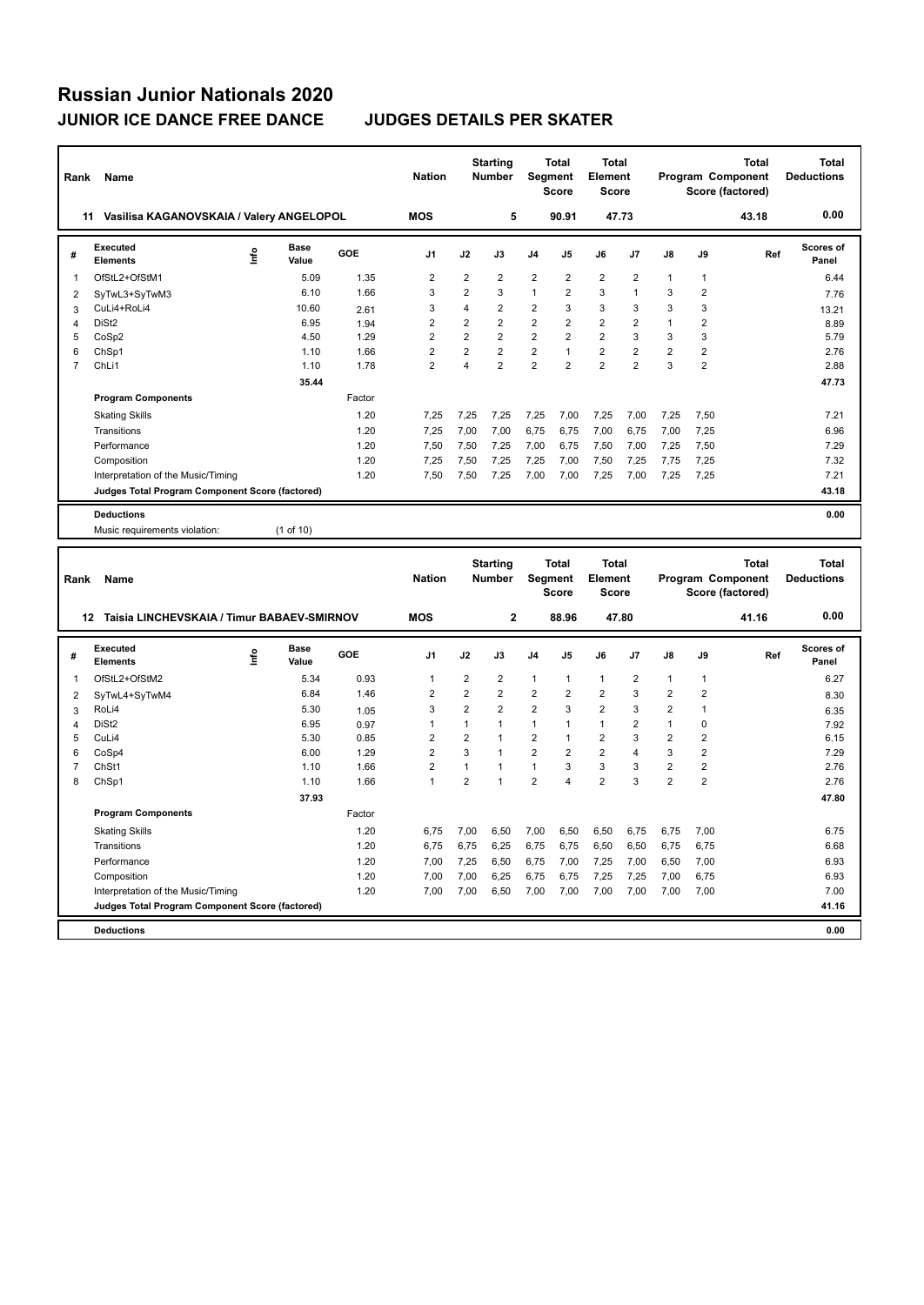| Rank | Name                                            |      |                      |        | <b>Nation</b>  |                | <b>Starting</b><br><b>Number</b> | Segment        | Total<br><b>Score</b> | <b>Total</b><br>Element<br><b>Score</b> |                         |                          |                | <b>Total</b><br>Program Component<br>Score (factored) | <b>Total</b><br><b>Deductions</b> |
|------|-------------------------------------------------|------|----------------------|--------|----------------|----------------|----------------------------------|----------------|-----------------------|-----------------------------------------|-------------------------|--------------------------|----------------|-------------------------------------------------------|-----------------------------------|
|      | Elizaveta SHICHINA / Gordey KHUBULOV<br>13      |      |                      |        | <b>MOS</b>     |                | 1                                |                | 87.96                 | 46.31                                   |                         |                          |                | 41.65                                                 | 0.00                              |
| #    | Executed<br><b>Elements</b>                     | ١nf٥ | <b>Base</b><br>Value | GOE    | J <sub>1</sub> | J2             | J3                               | J <sub>4</sub> | J <sub>5</sub>        | J6                                      | J7                      | J8                       | J9             | Ref                                                   | <b>Scores of</b><br>Panel         |
| 1    | SeSt <sub>2</sub>                               |      | 6.95                 | 1.39   | 2              | $\overline{2}$ | 1                                | $\overline{1}$ | 2                     | 1                                       | $\overline{2}$          | $\overline{\phantom{a}}$ | 1              |                                                       | 8.34                              |
| 2    | RoLi4                                           |      | 5.30                 | 0.92   | $\overline{2}$ | 3              | $\overline{2}$                   | $\overline{2}$ | 3                     | $\mathbf{1}$                            | 3                       | 1                        | 1              |                                                       | 6.22                              |
| 3    | ChSp1                                           |      | 1.10                 | 1.42   | 1              | $\overline{2}$ | $\overline{2}$                   | $\mathbf{1}$   | $\overline{2}$        | $\overline{2}$                          | $\overline{2}$          | 2                        | 0              |                                                       | 2.52                              |
| 4    | OfStL1+OfStM1                                   |      | 4.84                 | 0.62   | 1              | $\overline{2}$ | 1                                | $\overline{1}$ | $\overline{1}$        | $\mathbf{1}$                            | $\mathbf{1}$            | 0                        | 0              |                                                       | 5.46                              |
| 5    | SyTwL4+SyTwM4                                   |      | 6.84                 | 0.93   | 2              |                | $\mathbf{1}$                     | 1              | 2                     | $\mathbf{1}$                            | $\overline{2}$          |                          | $-1$           |                                                       | 7.77                              |
| 6    | CoSp4                                           |      | 6.00                 | 0.72   | $\overline{2}$ | $\overline{2}$ | $\mathbf{1}$                     | $\overline{1}$ | $\Omega$              | $\overline{2}$                          | 3                       | 1                        | 0              |                                                       | 6.72                              |
| 7    | SILi4                                           |      | 5.30                 | 0.98   | 2              | 3              | $\overline{2}$                   | $\overline{2}$ | $\overline{2}$        | $\overline{2}$                          | $\overline{\mathbf{4}}$ | 2                        | 0              |                                                       | 6.28                              |
| 8    | ChLi1                                           |      | 1.10                 | 1.90   | $\overline{2}$ | 4              | $\overline{2}$                   | $\overline{2}$ | $\overline{2}$        | 3                                       | 3                       | 1                        | $\overline{2}$ |                                                       | 3.00                              |
|      |                                                 |      | 37.43                |        |                |                |                                  |                |                       |                                         |                         |                          |                |                                                       | 46.31                             |
|      | <b>Program Components</b>                       |      |                      | Factor |                |                |                                  |                |                       |                                         |                         |                          |                |                                                       |                                   |
|      | <b>Skating Skills</b>                           |      |                      | 1.20   | 7,25           | 7,25           | 6.50                             | 6,50           | 6,50                  | 6,75                                    | 7,00                    | 6.75                     | 6,75           |                                                       | 6.79                              |
|      | Transitions                                     |      |                      | 1.20   | 7,25           | 7,50           | 6,50                             | 6,25           | 6,75                  | 7,00                                    | 7,00                    | 6,75                     | 6,50           |                                                       | 6.82                              |
|      | Performance                                     |      |                      | 1.20   | 7,25           | 7,75           | 6,50                             | 6,25           | 7,00                  | 7,25                                    | 7,00                    | 6,75                     | 6,50           |                                                       | 6.89                              |
|      | Composition                                     |      |                      | 1.20   | 7,50           | 8,00           | 6,75                             | 6,50           | 7,25                  | 7,50                                    | 7,50                    | 7,00                     | 6,50           |                                                       | 7.14                              |
|      | Interpretation of the Music/Timing              |      |                      | 1.20   | 7,50           | 7,50           | 6,75                             | 6,50           | 7,25                  | 7,25                                    | 7,25                    | 7,00                     | 6,50           |                                                       | 7.07                              |
|      | Judges Total Program Component Score (factored) |      |                      |        |                |                |                                  |                |                       |                                         |                         |                          |                |                                                       | 41.65                             |
|      | <b>Deductions</b>                               |      |                      |        |                |                |                                  |                |                       |                                         |                         |                          |                |                                                       | 0.00                              |

e Wrong edge

| Rank | Name                                            |      |                      |         | <b>Nation</b>  |                | <b>Starting</b><br><b>Number</b> | Segment        | Total<br><b>Score</b> | <b>Total</b><br>Element<br>Score |                |                |                | <b>Total</b><br><b>Program Component</b><br>Score (factored) | <b>Total</b><br><b>Deductions</b> |
|------|-------------------------------------------------|------|----------------------|---------|----------------|----------------|----------------------------------|----------------|-----------------------|----------------------------------|----------------|----------------|----------------|--------------------------------------------------------------|-----------------------------------|
| 14   | Ekaterina RYBAKOVA / Ivan MAKHNONOSOV           |      |                      |         | <b>MOS</b>     |                | 3                                |                | 84.20                 | 43.74                            |                |                |                | 40.46                                                        | 0.00                              |
| #    | Executed<br><b>Elements</b>                     | lnfo | <b>Base</b><br>Value | GOE     | J <sub>1</sub> | J2             | J3                               | J <sub>4</sub> | J <sub>5</sub>        | J6                               | J7             | J8             | J9             | Ref                                                          | Scores of<br>Panel                |
| 1    | RoLi4                                           |      | 5.30                 | 1.05    | $\overline{2}$ | 3              | $\overline{2}$                   | $\overline{2}$ | 3                     | $\overline{2}$                   | 3              | $\overline{2}$ | $\overline{2}$ |                                                              | 6.35                              |
| 2    | CoSp4                                           |      | 6.00                 | 1.29    | $\overline{2}$ | $\overline{2}$ | $\overline{2}$                   | $\overline{2}$ | $\overline{1}$        | 3                                | 3              | $\overline{2}$ | 3              |                                                              | 7.29                              |
| 3    | ChS <sub>11</sub>                               |      | 1.10                 | 1.19    | $\mathbf 1$    | 2              | 1                                | 0              | $\mathbf{1}$          | $\mathbf{1}$                     | 3              | 2              | 2              |                                                              | 2.29                              |
| 4    | OfStL2+OfStM2                                   |      | 5.34                 | 0.62    | 1              | $\Omega$       | 1                                | $\Omega$       | $\overline{1}$        | $\mathbf{1}$                     | $\overline{2}$ |                | $\mathbf{1}$   |                                                              | 5.96                              |
| 5    | SeSt <sub>2</sub>                               |      | 6.95                 | 1.52    | $\overline{2}$ | $\overline{2}$ | 1                                | $\overline{1}$ | $\overline{2}$        | $\mathbf{1}$                     | $\overline{2}$ |                | $\overline{2}$ |                                                              | 8.47                              |
| 6    | CuLi4                                           |      | 5.30                 | $-0.13$ | $-1$           | $\Omega$       | $-2$                             | $-1$           | $\Omega$              | $\mathbf 0$                      | $\Omega$       | $\Omega$       | $\mathbf{1}$   |                                                              | 5.17                              |
| 7    | SyTwL3+SyTwM3                                   |      | 6.10                 | $-0.41$ | $-1$           | $\Omega$       | $-1$                             | $-1$           | $\Omega$              | $\Omega$                         | $-2$           | $-1$           | 0              |                                                              | 5.69                              |
| 8    | ChSp1                                           |      | 1.10                 | 1.42    | $\overline{2}$ |                | 1                                | $\Omega$       | 3                     | $\overline{2}$                   | 2              | $\overline{2}$ | $\overline{2}$ |                                                              | 2.52                              |
|      |                                                 |      | 37.19                |         |                |                |                                  |                |                       |                                  |                |                |                |                                                              | 43.74                             |
|      | <b>Program Components</b>                       |      |                      | Factor  |                |                |                                  |                |                       |                                  |                |                |                |                                                              |                                   |
|      | <b>Skating Skills</b>                           |      |                      | 1.20    | 6.75           | 7.00           | 6.25                             | 6,25           | 7.00                  | 6.75                             | 6.75           | 6.75           | 7.25           |                                                              | 6.75                              |
|      | Transitions                                     |      |                      | 1.20    | 6.75           | 7,00           | 6,00                             | 6,00           | 6,75                  | 6,25                             | 6.75           | 6,50           | 7,00           |                                                              | 6.57                              |
|      | Performance                                     |      |                      | 1.20    | 6,50           | 7,25           | 6,00                             | 6,00           | 6,75                  | 6,50                             | 7,00           | 6.75           | 7,25           |                                                              | 6.68                              |
|      | Composition                                     |      |                      | 1.20    | 6.75           | 7,50           | 6,50                             | 6,25           | 6.75                  | 6,75                             | 7,25           | 7,00           | 7,00           |                                                              | 6.86                              |
|      | Interpretation of the Music/Timing              |      |                      | 1.20    | 7.00           | 7,25           | 6,25                             | 6,00           | 7,00                  | 6.75                             | 7.25           | 6.75           | 7.00           |                                                              | 6.86                              |
|      | Judges Total Program Component Score (factored) |      |                      |         |                |                |                                  |                |                       |                                  |                |                |                |                                                              | 40.46                             |
|      | <b>Deductions</b>                               |      |                      |         |                |                |                                  |                |                       |                                  |                |                |                |                                                              | 0.00                              |

e Wrong edge